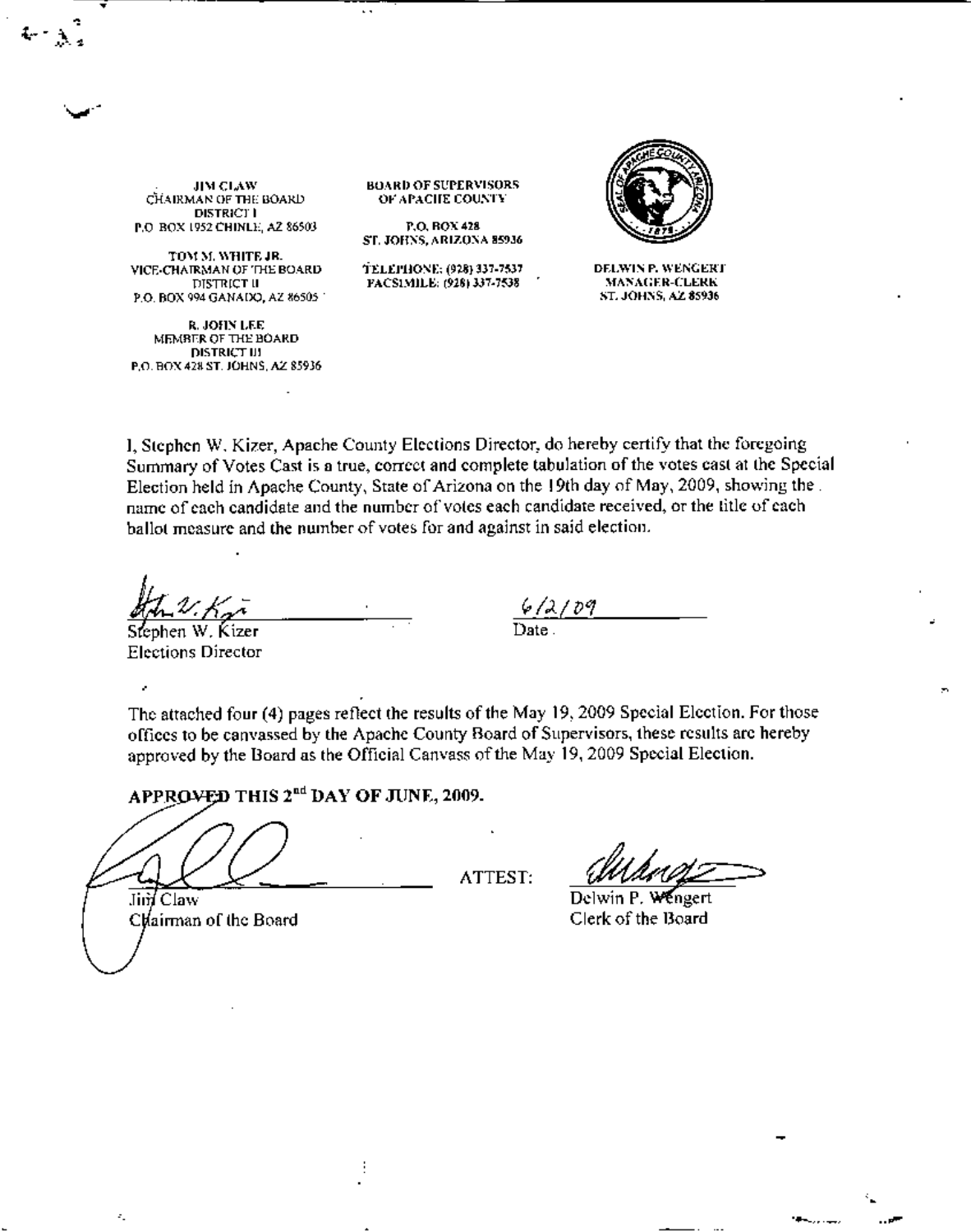|                                                  |          | Official Canvass | <b>Election Summary Report</b><br>2009 City of St. Johns General<br>Summary For Jurisdiction Wide, All Counters, All Races | Date:05/26/09<br>Time:18:13:46<br>Page:1 of 1 |
|--------------------------------------------------|----------|------------------|----------------------------------------------------------------------------------------------------------------------------|-----------------------------------------------|
| Registered Voters 2063 - Cards Cast 478 23.17%   |          |                  | Num. Report Precinct 1 - Num. Reporting 1                                                                                  | 100.00%                                       |
| City of St. Johns General<br>Number of Precincts | Total    |                  |                                                                                                                            |                                               |
| <b>Precincts Reporting</b>                       |          | 100.0 %          |                                                                                                                            |                                               |
| Vote For                                         |          |                  |                                                                                                                            |                                               |
| <b>Times Counted</b>                             | 478/2063 | 23.2 %           |                                                                                                                            |                                               |
| <b>Total Votes</b>                               | 446      |                  |                                                                                                                            |                                               |
| Times Blank Voted                                | 30       |                  |                                                                                                                            |                                               |
| <b>Times Over Voted</b>                          | 2        |                  |                                                                                                                            |                                               |
| Number Of Under Votes                            | 0        |                  | è                                                                                                                          |                                               |
| HAUSER, KAY                                      | 241      | 54.04%           |                                                                                                                            |                                               |
| OVERSON JR., ROSS W.                             | 203      | 45.52%           |                                                                                                                            |                                               |
| Write-in Votes                                   | 2        | 0.45%            |                                                                                                                            |                                               |
| St. Johns Home Rule Question                     |          |                  |                                                                                                                            |                                               |
|                                                  | Total    |                  |                                                                                                                            |                                               |
| Number of Precincts                              |          |                  |                                                                                                                            |                                               |
| Precincts Reporting                              |          | $1 - 100.0 %$    |                                                                                                                            |                                               |
| Vote For                                         |          |                  |                                                                                                                            |                                               |
| <b>Times Counted</b>                             | 478/2063 | 23.2%            |                                                                                                                            |                                               |
| <b>Total Votes</b>                               | 457      |                  |                                                                                                                            |                                               |
| Times Blank Voted                                | 21       |                  |                                                                                                                            |                                               |
| Times Over Voted                                 | 0        |                  |                                                                                                                            |                                               |
| Number Of Under Votes                            | 0        |                  |                                                                                                                            |                                               |
| <b>YES</b>                                       | 352      | 77.02%           |                                                                                                                            |                                               |
| NO.                                              | 105      | 22.98%           |                                                                                                                            |                                               |

ļ

,,,

 $\frac{\partial \phi}{\partial x} = \frac{\partial \phi}{\partial x}$ 

 $\frac{\Gamma^2_1}{\Gamma_1}$ 

 $\mathbf{F}_\mathbf{S}$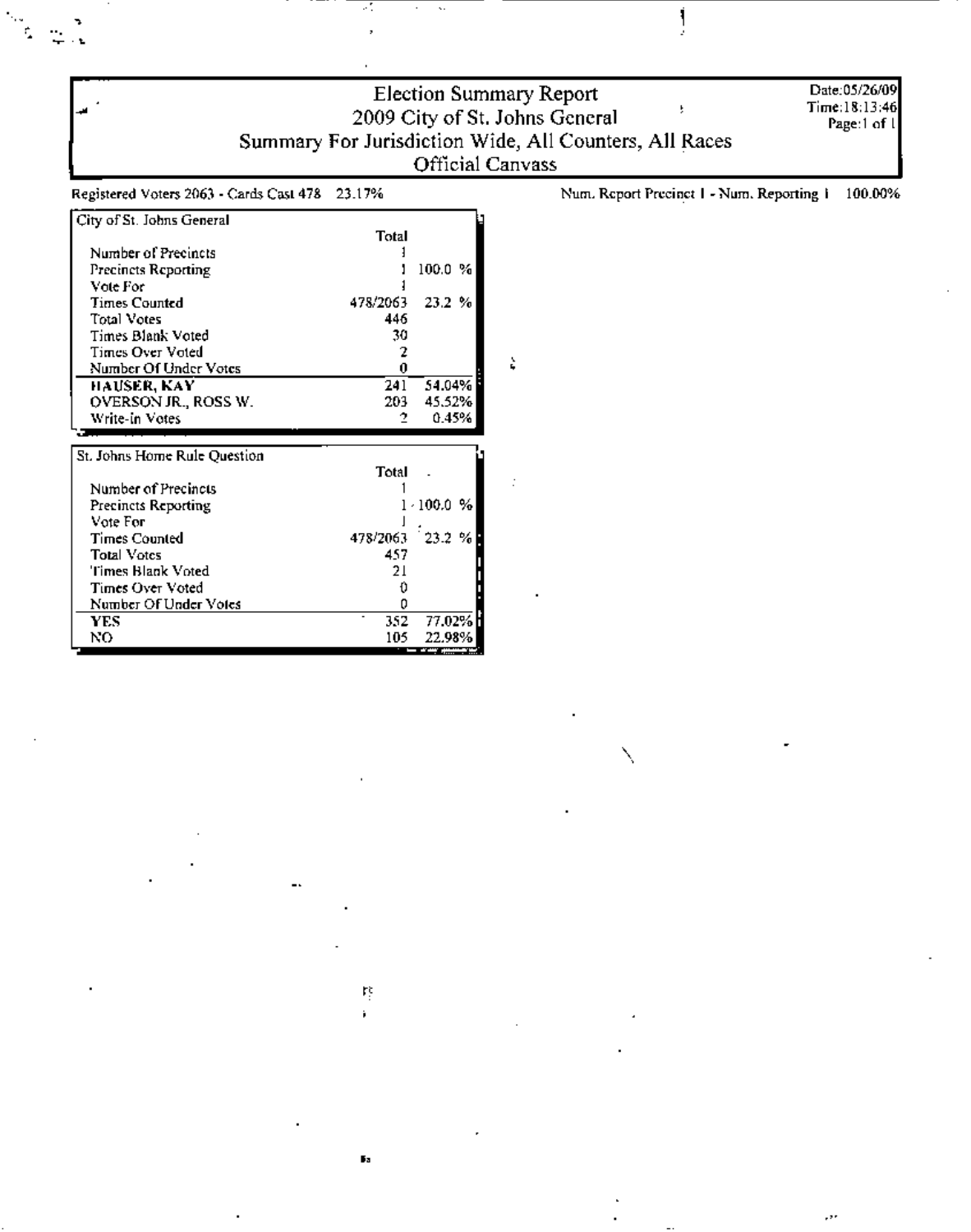| ٦<br>$\frac{1}{2}$<br>$\tilde{\tau}_i$                                                                                                                                                                                                                                                                                                                | $\ddot{\phantom{0}}$                                                                                                                 |                                               |                |                                                                                                                                                     |       |                                                    |     |   | ٠ |  |  |   |  |
|-------------------------------------------------------------------------------------------------------------------------------------------------------------------------------------------------------------------------------------------------------------------------------------------------------------------------------------------------------|--------------------------------------------------------------------------------------------------------------------------------------|-----------------------------------------------|----------------|-----------------------------------------------------------------------------------------------------------------------------------------------------|-------|----------------------------------------------------|-----|---|---|--|--|---|--|
| $\frac{1}{2}$                                                                                                                                                                                                                                                                                                                                         | Page:1 of 3<br>Time:18:15:28<br>Date:05/26/09                                                                                        |                                               |                |                                                                                                                                                     |       |                                                    |     |   |   |  |  |   |  |
| $\cdot$<br>$\vdots$<br>$\begin{bmatrix} 1 & 0 & 0 \\ 0 & 1 & 0 \\ 0 & 0 & 0 \\ 0 & 0 & 0 \\ 0 & 0 & 0 \\ 0 & 0 & 0 \\ 0 & 0 & 0 & 0 \\ 0 & 0 & 0 & 0 \\ 0 & 0 & 0 & 0 \\ 0 & 0 & 0 & 0 \\ 0 & 0 & 0 & 0 & 0 \\ 0 & 0 & 0 & 0 & 0 \\ 0 & 0 & 0 & 0 & 0 \\ 0 & 0 & 0 & 0 & 0 & 0 \\ 0 & 0 & 0 & 0 & 0 & 0 \\ 0 & 0 & 0 & 0 & 0 & 0 \\ 0 & 0 & 0 & 0 & $ | 2009 City of St. Johns General<br>SOVC For Jurisdiction Wide, All Counters, All Races<br>Statement of Votes Cast<br>Official Canvass |                                               | $\blacksquare$ |                                                                                                                                                     | r I   |                                                    |     |   | ł |  |  | ٠ |  |
| $\cdot$                                                                                                                                                                                                                                                                                                                                               |                                                                                                                                      | y.<br>Turmut<br>Cards Cast<br><b>TURN OUT</b> |                | $1.178$<br>$1.46%$<br>$1.178$<br>$1.178$<br>្ត្រ<br>ក្នុង                                                                                           | ๅี่≈ื | 1973<br>19463<br>1945<br>1941<br>$\frac{218}{257}$ | 478 |   |   |  |  |   |  |
|                                                                                                                                                                                                                                                                                                                                                       |                                                                                                                                      | Reg. Voters                                   | 7              | ទីទីឡុំ<br>ទីទីឡុំ                                                                                                                                  |       | a a ala                                            |     |   |   |  |  |   |  |
| $\ddot{\phantom{a}}$                                                                                                                                                                                                                                                                                                                                  |                                                                                                                                      |                                               |                | Jurisdiction Wide<br>12 - Covensdo 51 - St. Johns<br>Polling<br>Tarly<br>Trous<br>Toul<br>Toul<br>Toul<br>Provisional<br>Provisional<br>Provisional |       |                                                    |     | , |   |  |  |   |  |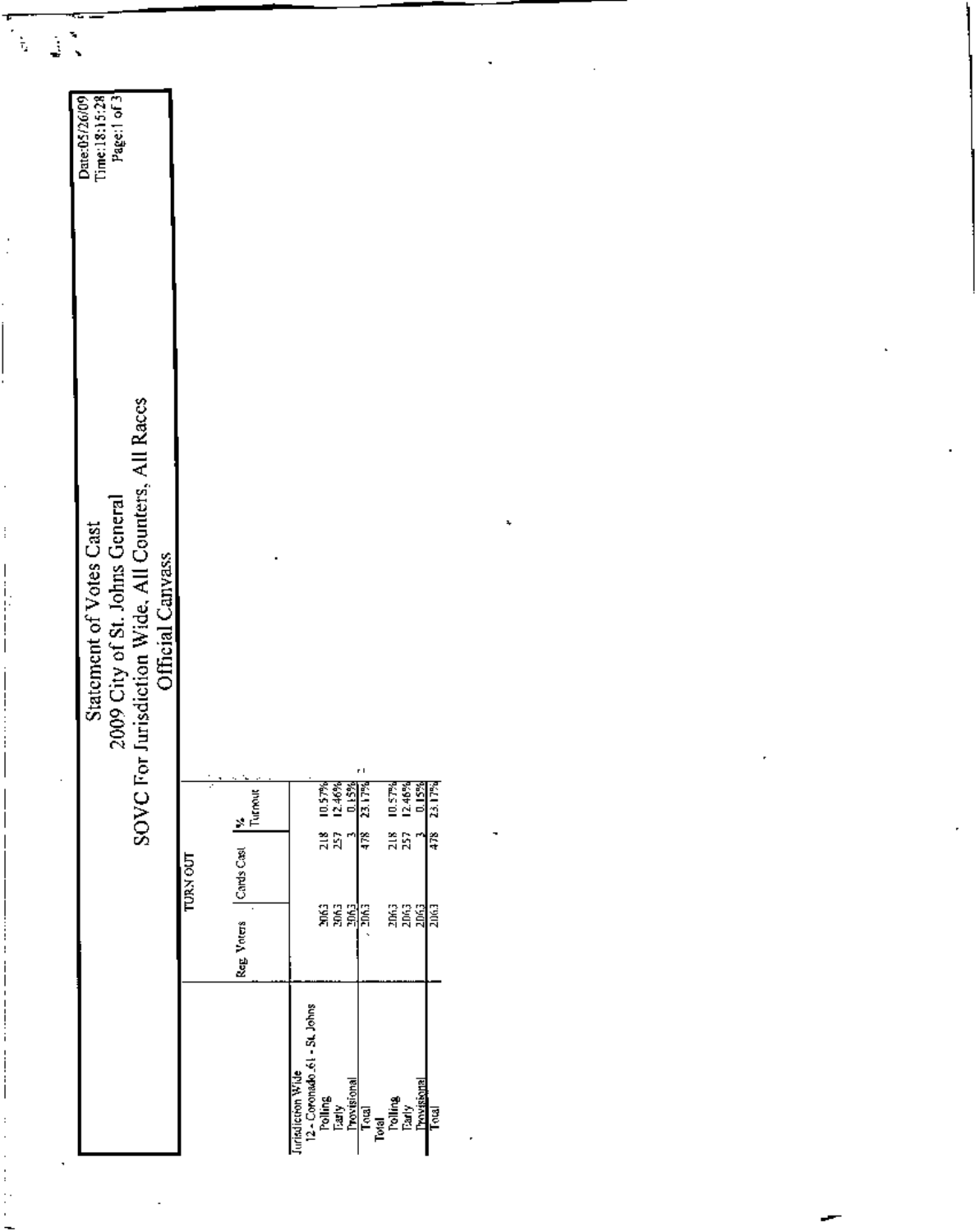| <b>ESPE</b><br>ESPE<br>0.00%<br>0.00%<br>0.00%<br>0.00%<br>OVERSON JR., ROSS   Write-In Votes<br>  W.<br>ಇ⊂<br>30.71%<br>40.95%<br>31.33%<br>50.71%<br>40.95%<br>33.33%<br>$\frac{1}{45.5}$<br>es.<br>gs.<br>វិនិ<br>2009 City of St. Johns General<br>SOVC For Jurisdiction Wide, All Counters, All Races<br>58.19%<br>49.29%<br>49 29%<br>58,19%<br>240 Pc<br>66 67%<br>Number HAUSER, KAY<br>Of<br>ğ<br>135<br>.<br>ថ្ម ក្ន<br>큟<br>i<br>Statement of Votes Cast<br>City of St. Johns General<br>ō<br>۰<br>Official Canvass<br>Under<br>Votes<br>Times<br>Over<br>Voted<br>۰<br>n<br>k<br>ង<br>Times<br><b>Blank</b><br>Voted<br>ΞŘ<br>$\frac{4}{3}$<br>ដូដូ<br>Total Votes<br>≌ 않 ⊔ <mark>슬</mark><br>ដឹង<br>Times<br>Counted<br>Vote<br>For<br>ន្តនូឡន្ត<br>ទទទទទ<br>គីគីឡូគី<br>Reg Voters<br>2 - Cormado .61 - St. Johns |                    |     |  | ų, |  |  |  |  | Page:2 of 3 | Time: 18:15:29<br>Date: 05/26/09 |  |
|---------------------------------------------------------------------------------------------------------------------------------------------------------------------------------------------------------------------------------------------------------------------------------------------------------------------------------------------------------------------------------------------------------------------------------------------------------------------------------------------------------------------------------------------------------------------------------------------------------------------------------------------------------------------------------------------------------------------------------------------------------------------------------------------------------------------------------|--------------------|-----|--|----|--|--|--|--|-------------|----------------------------------|--|
|                                                                                                                                                                                                                                                                                                                                                                                                                                                                                                                                                                                                                                                                                                                                                                                                                                 | (1.45%             |     |  |    |  |  |  |  |             |                                  |  |
|                                                                                                                                                                                                                                                                                                                                                                                                                                                                                                                                                                                                                                                                                                                                                                                                                                 |                    |     |  |    |  |  |  |  |             |                                  |  |
|                                                                                                                                                                                                                                                                                                                                                                                                                                                                                                                                                                                                                                                                                                                                                                                                                                 | 203 45.52%         |     |  |    |  |  |  |  |             |                                  |  |
|                                                                                                                                                                                                                                                                                                                                                                                                                                                                                                                                                                                                                                                                                                                                                                                                                                 |                    |     |  |    |  |  |  |  |             |                                  |  |
|                                                                                                                                                                                                                                                                                                                                                                                                                                                                                                                                                                                                                                                                                                                                                                                                                                 | <b>S4 04%</b><br>元 | 医后尾 |  |    |  |  |  |  |             |                                  |  |
|                                                                                                                                                                                                                                                                                                                                                                                                                                                                                                                                                                                                                                                                                                                                                                                                                                 |                    |     |  |    |  |  |  |  |             |                                  |  |
|                                                                                                                                                                                                                                                                                                                                                                                                                                                                                                                                                                                                                                                                                                                                                                                                                                 |                    |     |  |    |  |  |  |  |             |                                  |  |
|                                                                                                                                                                                                                                                                                                                                                                                                                                                                                                                                                                                                                                                                                                                                                                                                                                 | 尾                  |     |  |    |  |  |  |  |             |                                  |  |
|                                                                                                                                                                                                                                                                                                                                                                                                                                                                                                                                                                                                                                                                                                                                                                                                                                 | ¥                  |     |  |    |  |  |  |  |             |                                  |  |
|                                                                                                                                                                                                                                                                                                                                                                                                                                                                                                                                                                                                                                                                                                                                                                                                                                 |                    |     |  |    |  |  |  |  |             |                                  |  |
|                                                                                                                                                                                                                                                                                                                                                                                                                                                                                                                                                                                                                                                                                                                                                                                                                                 | 478                |     |  |    |  |  |  |  |             |                                  |  |
|                                                                                                                                                                                                                                                                                                                                                                                                                                                                                                                                                                                                                                                                                                                                                                                                                                 |                    |     |  |    |  |  |  |  |             |                                  |  |
|                                                                                                                                                                                                                                                                                                                                                                                                                                                                                                                                                                                                                                                                                                                                                                                                                                 |                    |     |  |    |  |  |  |  |             |                                  |  |
|                                                                                                                                                                                                                                                                                                                                                                                                                                                                                                                                                                                                                                                                                                                                                                                                                                 |                    |     |  |    |  |  |  |  |             |                                  |  |
| lunsdiction Wide<br>Polling<br>Early<br>Previsional<br>Total Barly<br>Liarly Early<br>Polar Previsional                                                                                                                                                                                                                                                                                                                                                                                                                                                                                                                                                                                                                                                                                                                         |                    |     |  |    |  |  |  |  |             |                                  |  |

Ŷ.

 $\hat{\mathcal{A}}$ 

٠,

 $\ddot{\phantom{0}}$